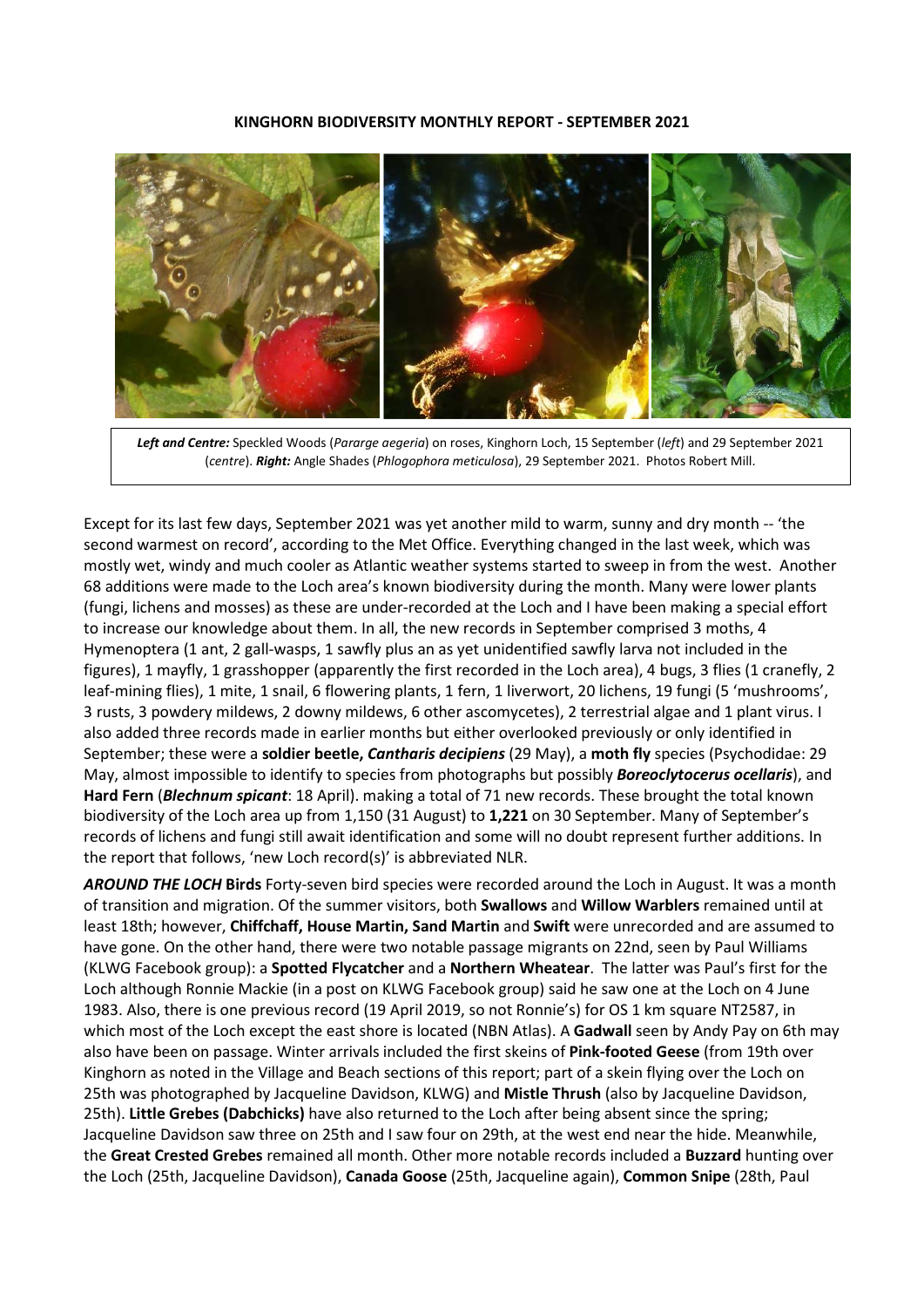Williams), **Grey Wagtail** (20th, Andrea Mill), and **Treecreeper** (15th, me). The full list of birds recorded at the Loch during August is: *Blackbird, Black-headed Gull, Blue Tit, Bullfinch, Buzzard, Canada Goose, Carrion Crow, Chaffinch, Collared Dove, Common Gull, Common Snipe, Coot, Curlew, Farmyard geese hybrids, Feral Pigeon, Gadwall, Goldfinch, Great Crested Grebe, Great Spotted Woodpecker, Great Tit, Greenfinch, Grey Heron, Grey Wagtail, Greylag Goose, Herring Gull, Jackdaw, Lesser Black-backed Gull, Linnet, Little Grebe or Dabchick, Magpie, Mallard, Mistle Thrush, Moorhen, Mute Swan, Pheasant, Pied Wagtail, Pink-footed Goose, Robin, Skylark, Spotted Flycatcher, Swallow, Treecreeper, Tree Sparrow, Wheatear, Willow Warbler, Wood Pigeon, Wren.* 

**Mammals and amphibians: Toads** were found among the lavender plants opposite the Ecology Centre and up the steps to the larch wood by a member of the TEC staff on 15th. A **Grey Squirrel** was photographed by Pauline Bell (25th: KLWG Facebook page).

# **Invertebrates ('minibeasts')**



**New invertebrate records, September 2021.** *Far Left***:** Common Field Grasshopper (*Chorthippus brunneus*), 18th. *Centre left***:**  Black Willow Bark Aphid (*Pterocomma salicinum)*, 4th*. Centre Right***:** Pond Olive mayfly (*Chloeon dipterum*)*,* 2nd. *Far right:*  Strawberry Snail (*Trochulus striolatus*), 8th. All photos Robert Mill.

Four **butterfly** species were seen at the Loch in September: **Green-veined White** (7th and 11th), **Small White**  (7th), **Small Tortoiseshell** (2nd) and **Speckled Wood** (six dates scattered throughout the month). George Guthrie undertook another moth-trapping session at the Loch (Craigencalt) on the night of 1st/2nd and recorded 44 species. One of these, **White-blotch Bell (***Epinotia trigonella***)** was a new Loch record (NLR). Meanwhile, I saw numerous **Nettle-taps** throughout the month (also trapped by George) and found a beautiful **Angle Shades** moth on Water Mint on 29th. I also found the leaf mines of **Pale Feathered Leafcutter (***Incurvaria pectinea***)** on 15th, and of **Small Beech Pigmy (***Stigmella tityrella***)** on 8th; these were both NLRs. A **Common Darter dragonfly** was photographed at the marsh boardwalk on 14th by Pauline Bell (KLWG) and I saw one at exactly the same spot on 18th, although it settled so briefly that I didn't have time to take my own photo! I found a second **mayfly** species, **Pond Olive (***Cloeon dipterum***: NLR)**, at the marsh on 2nd. Two **grasshoppers** were recorded during the month: on 18th I found a **Common Field Grasshopper (***Chorthippus brunneus***: NLR)** in a gorse bush beside the track from Craigencalt Farm to the allotments and the 'back way' in to the woodlands managed by TEC at the west end of the Loch, while Lee of TEC told me that he had found a grasshopper in the polytunnel but could give no other details -- whether this was another Common Field Grasshopper or a different species such as Meadow Grasshopper is therefore not known. These are the first grasshopper records for the Loch area as far as I'm aware.

Just two bumble-bee species (**Buff-tailed** on 2nd**, Common Carder Bee** on seven occasions between 7th and 18th) were seen, as well as **Honey Bee** (again only on 2nd) and **Common Wasp** (six dates). The galls of three **gall wasps** were found on oak trees, two being NLRs: **Common Spangle Gall (***Neuroterus quercusbaccarum,*  7th) and **Knopper Gall** (*Andricus quercuscalicis,* 8th). The first one is another spangle gall on the undersides of the leaves, like *N. numismalis* found last month but larger, while the second deforms what would normally develop into an acorn. An unidentified **sawfly** larva was also found near the bottom of a larch trunk on 29th. One of the moth's most interesting observations was on 2nd and 4th. On 2nd, I was by the osiers nearest the composting toilet and noticed that large numbers of **Common Wasps** were gathering around the tops of the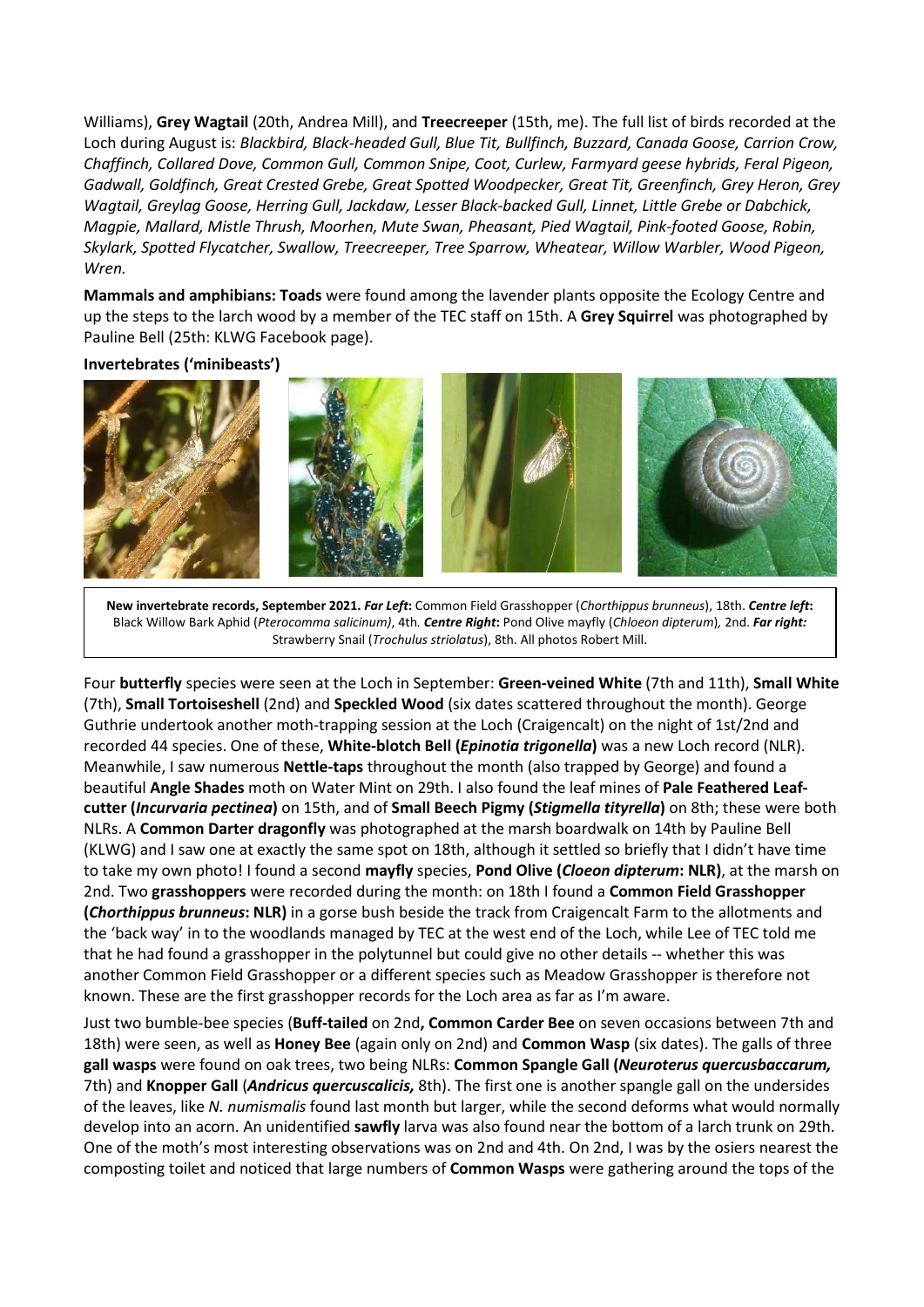branches. They completely ignored me, flying right past me to get to the shoots -- normally I attract wasps, so this was unusual -- they were obviously finding something even more interesting! Intrigued, I tried to find out the reason but failed, although I suspected that they might be attracted by some sugary substance. I went back to the same spot on 4th and noticed the same phenomenon happening. Knowing the wasps were not interested in me, I carefully lowered some of the branches and found colonies of black-and-white aphids, attended by a few **Black Ants.** I identified the aphids as **Black Willow Bark Aphids (***Pterocomma salicis***).** Both species -- the aphid and Black Ant -- were NLRs! Three other bug species were also NLRs: two leafhoppers, *Edwardsiana flavescens* on the beech hedge of the approach road (3rd) and *Cicadella viridis* at the marsh on 15th, and immature nymphs of **Red-legged Shield-bug (***Pentatoma rufipes***)** on tree trunks on 15th and 18th. All three were familiar to me from my time at the Royal Botanic Garden Edinburgh where I frequently saw the first of the two leafhoppers as well as the shield-bug. The only **beetle** record of the month was **7-spot Ladybird** on the same gorse bushes as the Field Grasshopper on 18th. **Hoverflies** seemed rather thin on the ground during September; five species were recorded. These were **Banded Hoverflies**  (*Syrphus* **spp.,** most probably *S. ribesii*) on 8th and 25th, **Marmalade Hoverfly** on 2nd, **Tapered Dronefly** on 2nd, **Common Dronefly** on 8th and **Striped Hoverfly** on 2nd and 15th. Eighteen other fly species were recorded, either as adults or from their larval galls or leaf mines. Two of the leaf-mining flies, *Agromyza abiens* on Borage and *Agromyza anthracina* on Stinging Nettle, were NLRs, as was the **cranefly** *Tipula paludosa* (2nd; the commonest cranefly species in autumn). The two common **greenbottle** species, *Lucilia* 



Zebra Spider (*Salticus scenicus*), 18 September 2021. Photo Robert Mill.

*caesar* (8th) and *Lucilia sericata* (2nd and 8th) were both recorded again, as was **Noon Fly (***Mesembrina meridiana***)** on three different dates. **Common Bluebottle** was present on 2nd. **Red Spider Mites** of unidentified species were on tree-trunks along the fishermen's path on 15th and 18th - a NLR. I photographed a **Zebra Spider** near Craigencalt Farm on 18th; there is a previous record for the Loch. A **snake millipede,**  *Tachypodoiulus niger***,** was seen on 2nd. Two more presumed **Brown-lipped Snails (***Cepaea nemoralis***)** were recorded, on 2nd and 11th. The one on 11th was very large and dark with a typical dark brown lip, but the one on 2nd, found in the marsh, was much smaller with a very pale, whitish lip that made me think at

first that it was the closely related White-lipped Snail, not found so far at the Loch though nationally equally common. However, I have since found out that Brown-lipped Snail has an uncommon white-lipped morph and, given the numbers of typical Brown-lipped Snails I've found at the marsh this summer, I now think it was much more likely to have been one of those. **Strawberry Snail (***Trochulus striolatus***)** was found on 8th (NLR); it is non-hairy but otherwise very similar to **Hairy Snail (***Trochulus hirsutus***)**, recorded last month.

# **Flowering plants and ferns**



**New Loch plant records, September 2021:** *Left***:** Italian Ryegrass (*Lolium multiflorum*), 8th. *Right***:** Common Polypody (*Polypodium vulgare*), 18th. Both photos Robert Mill.

Flowering plants largely started to die back in September and far fewer species remained in flower. Even so, six species were NLRs, bringing that part of the Loch's list up to 297 species. Four of them can be classed as more-or-less ephemeral 'garden throwouts' although some may persist if they or their habitat are left alone: **Italian Ryegrass (***Lolium multiflorum***)** on the slope that was the Earthship site (8th, with more plants noted in flower on 29th), **Autumn Crocus (***Colchicum autumnale***)** on the north shore (8th), **Garden Nasturtium (***Tropaeolum majus***)** on a dump in a corner of the old polytunnel site near where the labyrinth used to be (9th, and again on

29th) and **Corn Marigold (***Glebionis segetum***)** by the metal toolshed area fence on 29th. **Charlock (***Sinapis*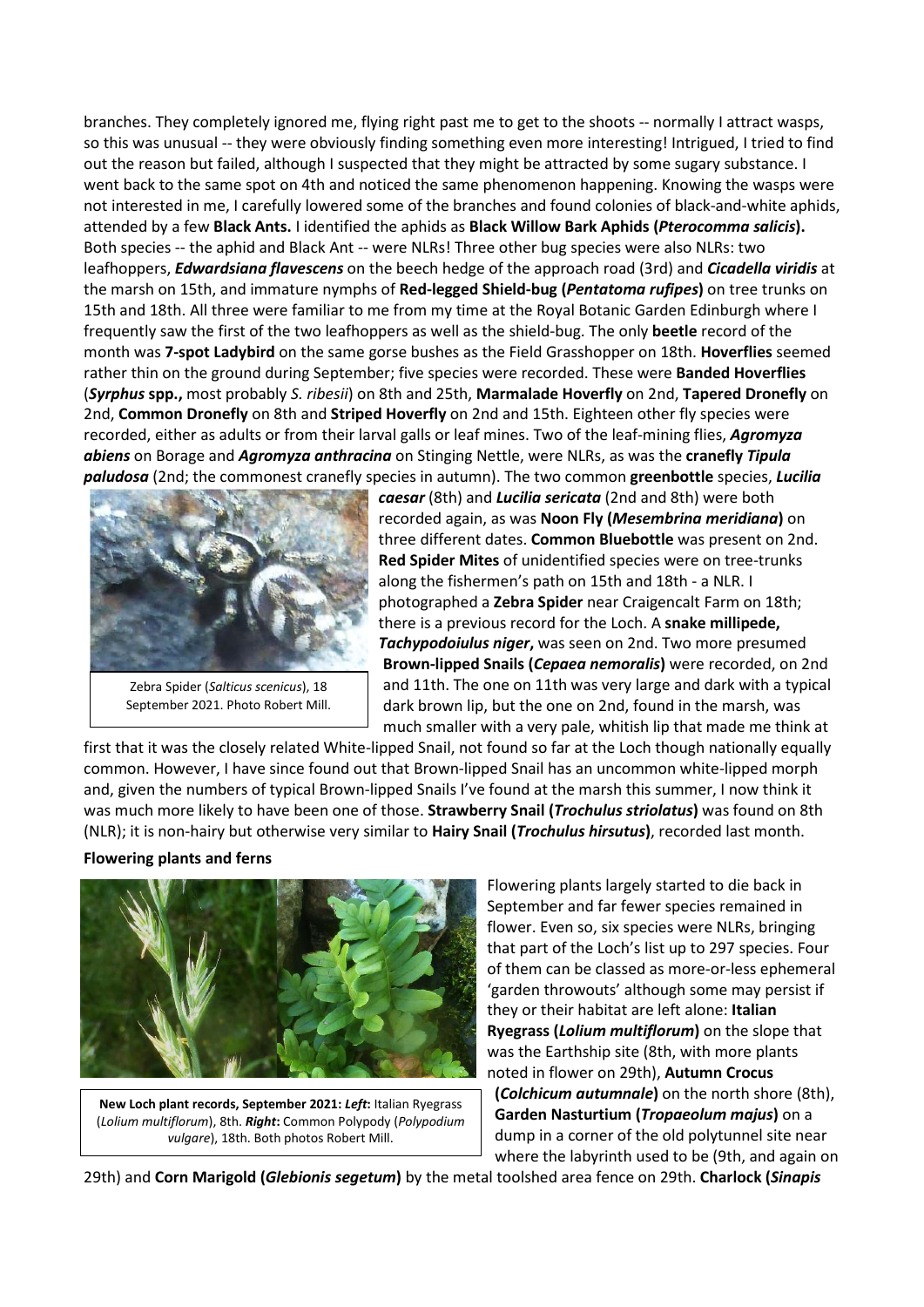*arvensis***)** was beside the Corn Marigold on the same day. The sixth NLR, **Downy Birch (***Betula pubescens:*  29th in the larch wood above the car park) was the result of an effort by me to establish whether both common British native birch species are present around the Loch. **Silver Birch (***Betula pendula***)** was found on the same day near the old Earthship site. It was already on the Loch's list and I was struck by the apparent anomaly of Downy Birch *not* being on it, especially given that Downy Birch is the commoner of the two in many parts of Scotland. Another fern was also added to the Loch's list in September, **Common Polypody (***Polypodium vulgare***;** 18th**)**, while I have already mentioned **Hard Fern** recorded in April 2021 but overlooked then as a NLR as I had only just started volunteering and recording.

## **Fungi, lichens and bryophytes**



**New fungi records, September 2021. TOP ROW**: *Far Left***:** Bloody Brittlegill (*Russula sanguinaria*), 11th. *Near left:* Alder Rollrim (*Paxillus rubicundulus*) under its host, Alder, 11th. *Near right:* Stump Brittlestem (*Psathyrella piluliformis*), 18th (inset, same group a week earlier, 11th). *Far right***:** Lemon Disco (*Bisporella citrina*), 18th. **BOTTOM ROW**: *Far left:* Black Witch's Butter (*Exidia glandulosa*), 11th. *Near left***:** *Ramularia brunnea* leaf spot on Coltsfoot, 15th. *Near right:* The rust *Puccinia urticata* on Stinging Nettle leaf, 8th. *Far right***:** A rust resembling *Puccinia cnici-oleracei* on Creeping Thistle, 29th (see text). All photos Robert Mill.

These are under-recorded at the Loch (particularly lichens, of which only a single species had been recorded prior to August 2021!). Forty fungal species were recorded in September, 19 of them NLRs. However, so far it has been a slow season for 'toadstools', no doubt because of the prolonged spell of dry weather -- maybe things will change now that rain has been battering our windows. Therefore, of the 40, only six were 'toadstools' or other fungi that an average person might notice. These were **Turkeytail (***Trametes versicolor***)** on 11th and 18th, both of a much darker-brown form than the greyer one found by Andy Pay earlier in the year, **Alder Rollrim (***Paxillus rubicundulus***)** under its host, alder trees, on 11th, **Stump Brittlestem (***Psathyrella piluliformis***)** on 11th and 18th, **Bloody Brittlegill (***Russula sanguinaria***)** in the pinewood at the NW edge of the Loch area above the bird hide (11th), and two rejoicing in wonderful English names: **Black Witch's Butter (***Exidia glandulosa***)** on a tree-stump on 11th and an ascomycete, **Lemon Disco (***Bisporella citrina***)** on a rotting log (18th). All except Turkeytail were all NLRs. Twelve different **powdery mildews** were found, of which the following three are NLRs: *Golovinomyces orontii* **s.l.** [*sensu lato*, meaning 'in the broad sense'] on *Sedum spurium* on 2nd, *Golovinomyces* **cf.** *sonchicola* on Smooth Sowthistle (*Sonchus oleraceus*; 11th) and **Rose Powdery Mildew** *Podosphaera pannosa* on Japanese Rose, *Rosa rugosa* (4th). Two more new **downy mildews** were found: *Ramularia brunnea* on Coltsfoot (*Tussilago farfara*: 15th) and *Ramularia sambucina* on Elder (*Sambucus nigra*) leaves (3rd, 12th, 15th). New **rust** records were *Puccinia menthae* on Marjoram (*Origanum vulgare*) on 4th and on Water Mint (*Mentha aquatica*) on 29th (probably a different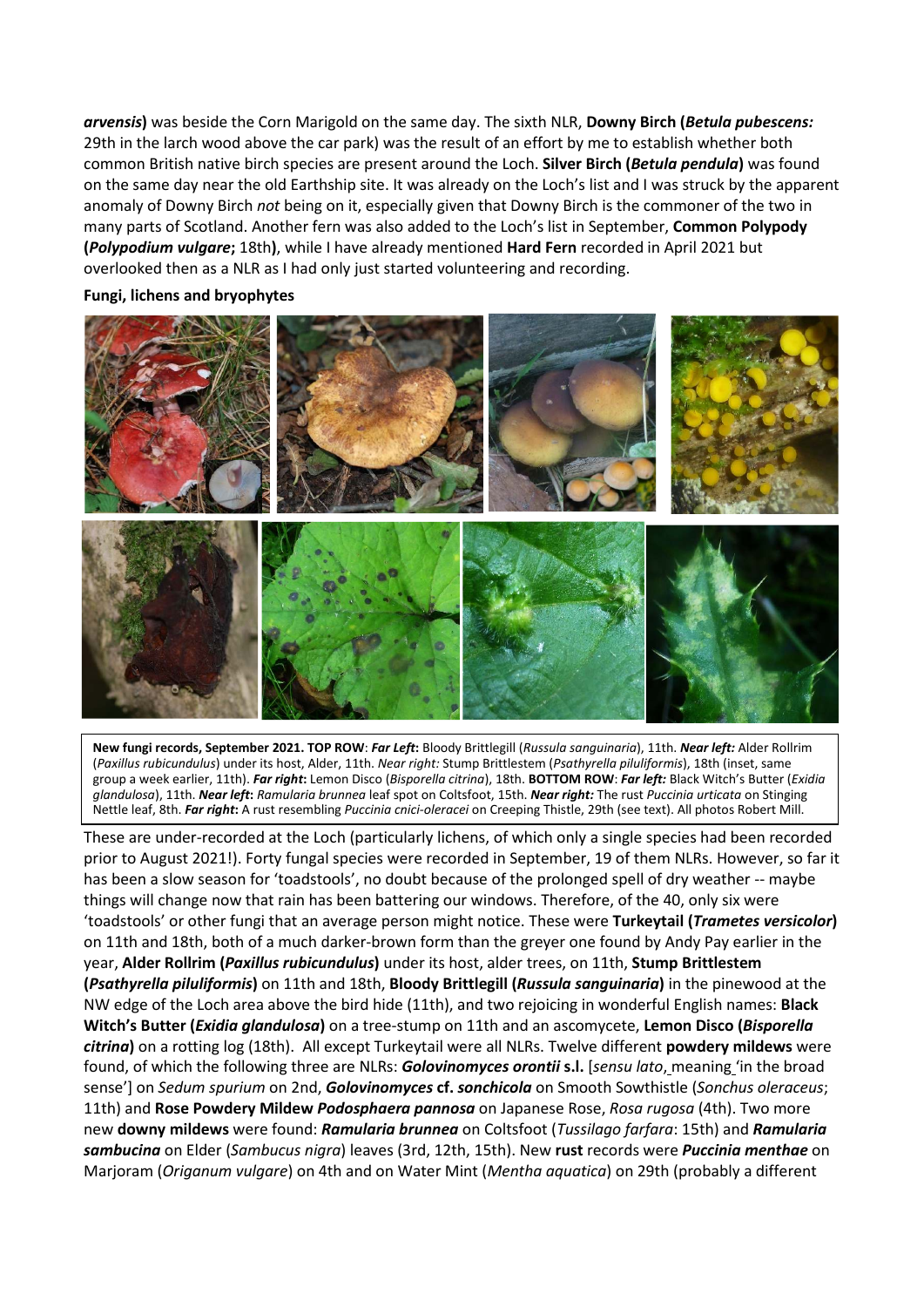strain), *Puccinia urticata* on Stinging Nettle (8th), and a rust that I found on leaves of Creeping Thistle (*Cirsium arvense*) in the marsh on 29th, which very closely resembled published photographs of *Puccinia cnici-oleracei***.** The latter rust has two known hosts, Marsh Thistle (*Cirsium palustre*) and another thistle that is not native to the UK; it has not been recorded on Creeping Thistle, hence my hesitation to say that it is definitely that species. It is certainly *not* the common rust species that attacks Creeping Thistle, *Puccinia punctiformis*, which I have not so far found at the Loch. Other fungal NLRs were *Marssonina salicicola* on a shaded willow tree (29th) and the leaf spots *Ascochyta urticae* on Stinging Nettle (also 29th), **Raspberry Leaf Spot** *Elsinoe veneta* on Raspberry (2nd), *Rhytisma salicinum* on willow (15th) and *Thedgonia ligustrina* on Privet (8th).

I made a special effort to photograph and attempt to identify the lichens of the area around the Loch during the month. Twenty-two species were identified, 20 of which were NLRs. Others remain unidentified at the time of writing. Spin-offs from this effort were the discovery of a new liverwort for the Loch, **Common Kettlewort (***Blasia pusilla***)**, as well as two terrestrial algae on tree trunks and telephone poles. These were *Desmococcus olivaceus* which causes green colouration at the base of tree trunks and poles, and *Trentepohlia sp.* (probably *T. aurea*) which is bright orange. Both are NLRs.



**New records of lichens, liverwort and terrestrial algae, September 2021.** *TOP ROW.* Lichens. *Far left***:** *Melanelixia glabratula* on wooden handrail, 15th. *Near left***:** *Xanthoria polycarpa* on twig, 15th. *Near right***:** *Cladonia* cf. *floerkeana* on tree stump, 18th. *Far right***:** *Candellariella aurella* on tree trunk, 15th. *BOTTOM ROW. Far left***:** *Peltigera hymenina* (a Dog Lichen) in grass by low wall, 18th. *Near left***:** a liverwort, Common Kettlewort (*Blasio pusilla*), 18th. *Near right***:** the terrestrial alga *Trentepohlia* cf. *aurea*, 11th. *Far right***:** the terrestrial alga *Desmococcus olivaceus* on telephone pole, 15th. All photos Robert Mill.

# *IN AND AROUND THE VILLAGE*

A skein of **Pink-footed Geese** flew southwards above the track from Longloch Farm towards Burntisland in the afternoon of 19th, the first I'd seen this autumn. Three more skeins flew over Lochside Grange during the afternoon of 23rd, totalling at least 250 birds. Another three, totalling at least 300, flew over Inchkeith island between 11.00 and 11.30 a.m. on 25 September, the same day that Jacqueline Davidson photographed a skein flying over the Loch (see above). Autumn has definitely arrived!

The **powdery mildew** *Golovinomyces cynoglossi* was found on Field Forget-me-not (*Myosotis arvensis*) beside the fence of Kilcruik House by the grass path connecting Kilcruik Road and the Burnside Path on 29th.